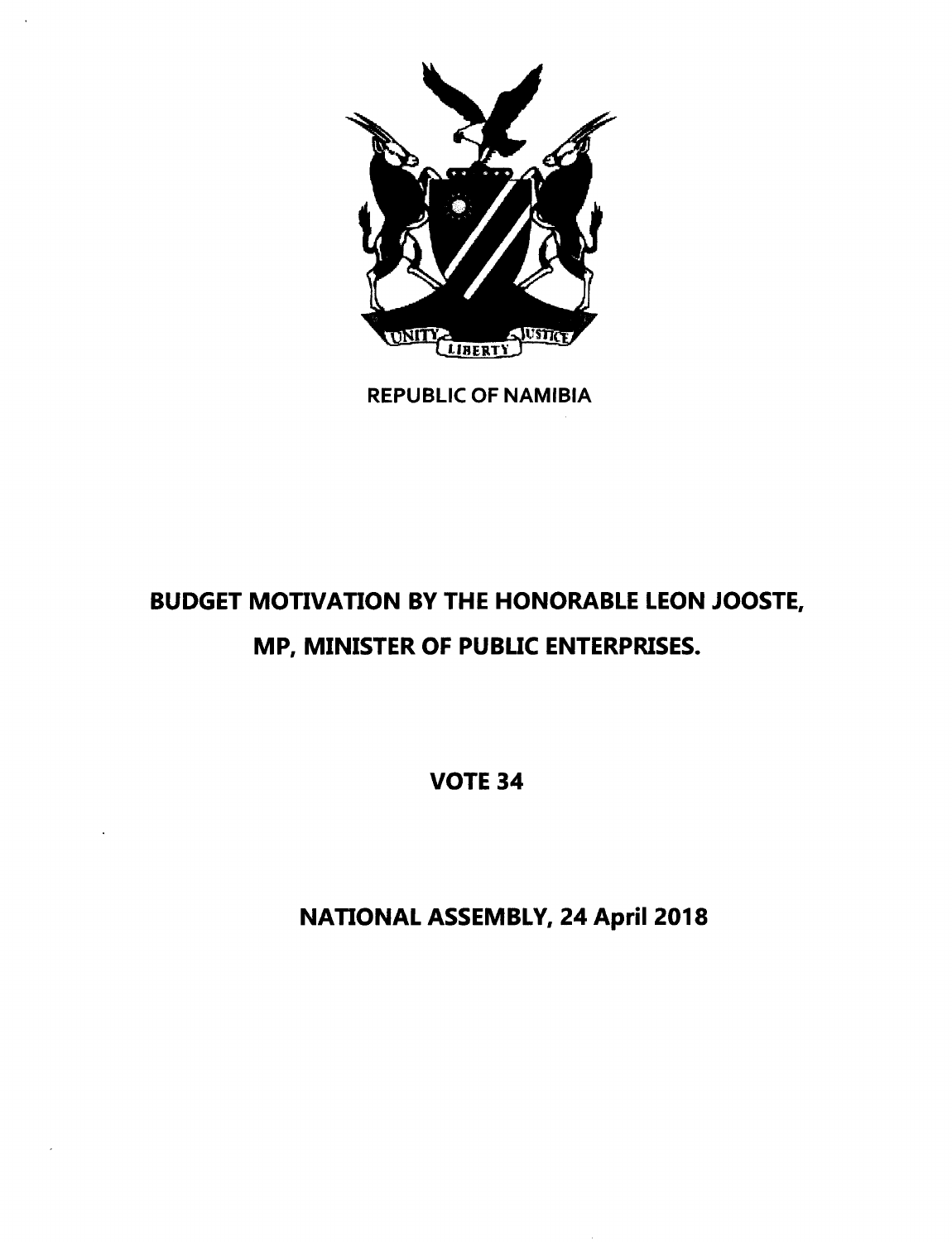# **Honourable Chairperson of the Whole House CommiHee, Honourable Members,**

I rise to present the motivation for the budget for Vote 34, of the **Ministry of Public Enterprises.**

Please allow me, Honourable Chairperson, to congratulate the Honourable Minister of Finance, his Deputy and the entire staff of the Finance Ministry for the thorough preparation of the budget, which is currently under consideration. Equally, I would like to extend the same congratulations to the Honourable Minister of Economic Planning, his Deputy and staff of the National Planning Commission for the meticulous preparation and tabling of the 2018/19 Medium Term Expenditure Framework.

Hon. Chairperson, before I present our Ministry's budget, let me first explain to this August House the roles and importance of the Ministry of Public Enterprises, since it is a new Ministry, and some still have questions about its roles and responsibilities.

In any economy public enterprises/ state owned enterprises are established for specific reasons. In most cases, Public Enterprises are created to achieve the following purposes:

- To provide public goods;
- To generate public funds;
- To increase access to public services;
- To encourage economic development and industrialization through sustaining sectors of special interest for the economy.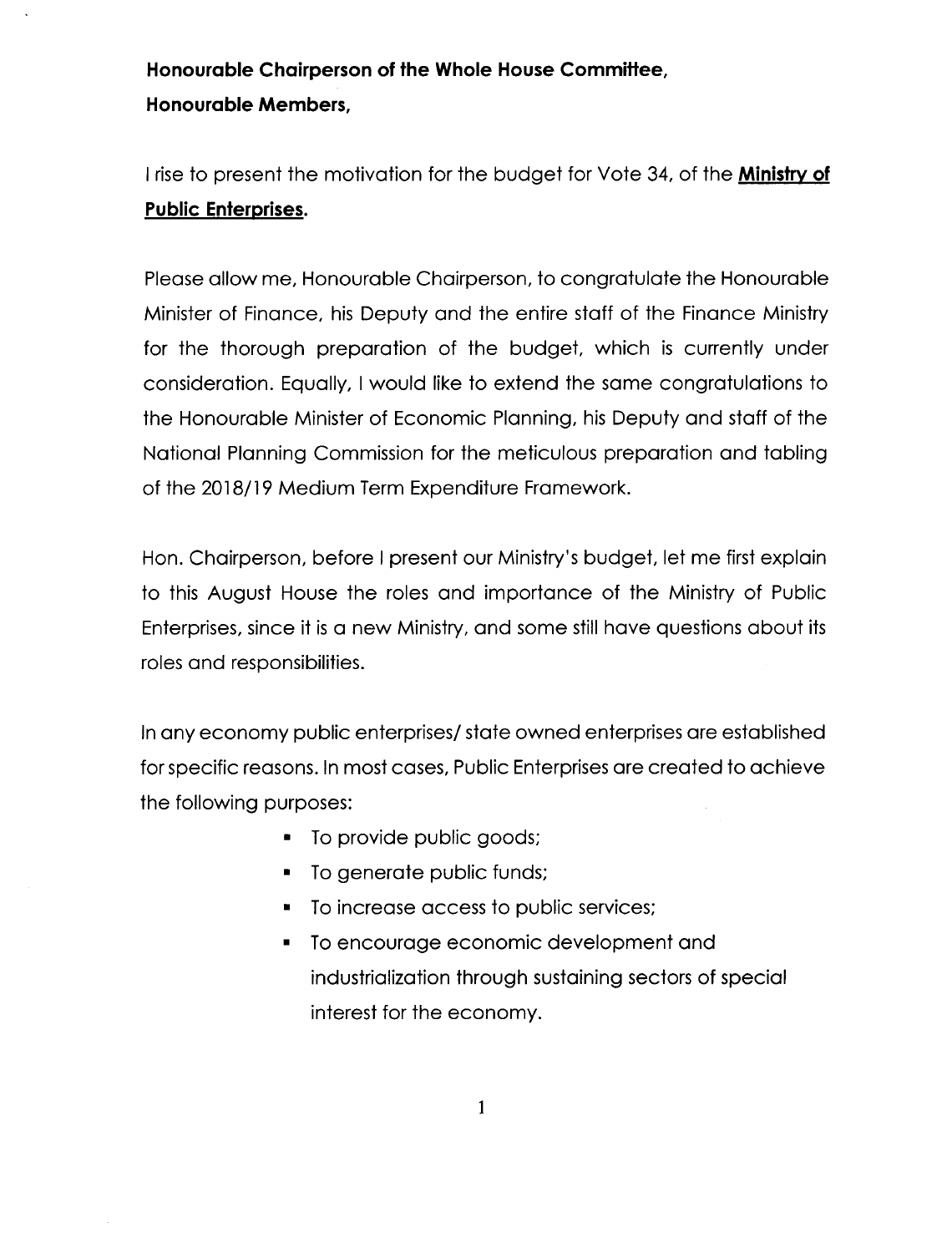In Namibia, our Public Enterprises were also established soon after Independence and over the years to serve as special purpose vehicles for government to accelerate access to public services; to generate revenue for the state and contribute to economic development through infrastructure development and job creation.

Although, Public Enterprises were created to perform the above functions, unfortunately over the years since independence, many Public Enterprises have failed to deliver on the mandates they were created for. For example, instead of Public Enterprises supporting the generation of revenue for the State, they have become a burden to the State by depending on annual government subsidies and guarantees to sustain their operations.

For 2017/18 alone, Commercial Public Enterprises that are supposed to generate their own revenue, have received a total allocation from the National budget of more than N\$l,2 billion, whilst the total debt of our Public Enterprises is already about N\$ 43 billion (which is 25% of GDP). Hon Chairperson, it is also important to note that the total return on the assets of the Public Enterprises portfolio is negative, with a total lossof more than N\$ 150 million per annum. This indicates that the current levels of performance and financial results emanating from most of our Public Enterprises are very low and therefore not sustainable.

I am sure you will agree with me, ladies and gentlemen that this situation is unsustainable and warrants critical intervention by Government.

I therefore believe that to accelerate transformation, the State-Owned Enterprise Governance Council (SOEGC) was created in the Office of the Prime Minister, and the State-Owned Enterprise Governance Act No.2 of 2006 was enacted by Parliament. His Excellency the President then saw it fit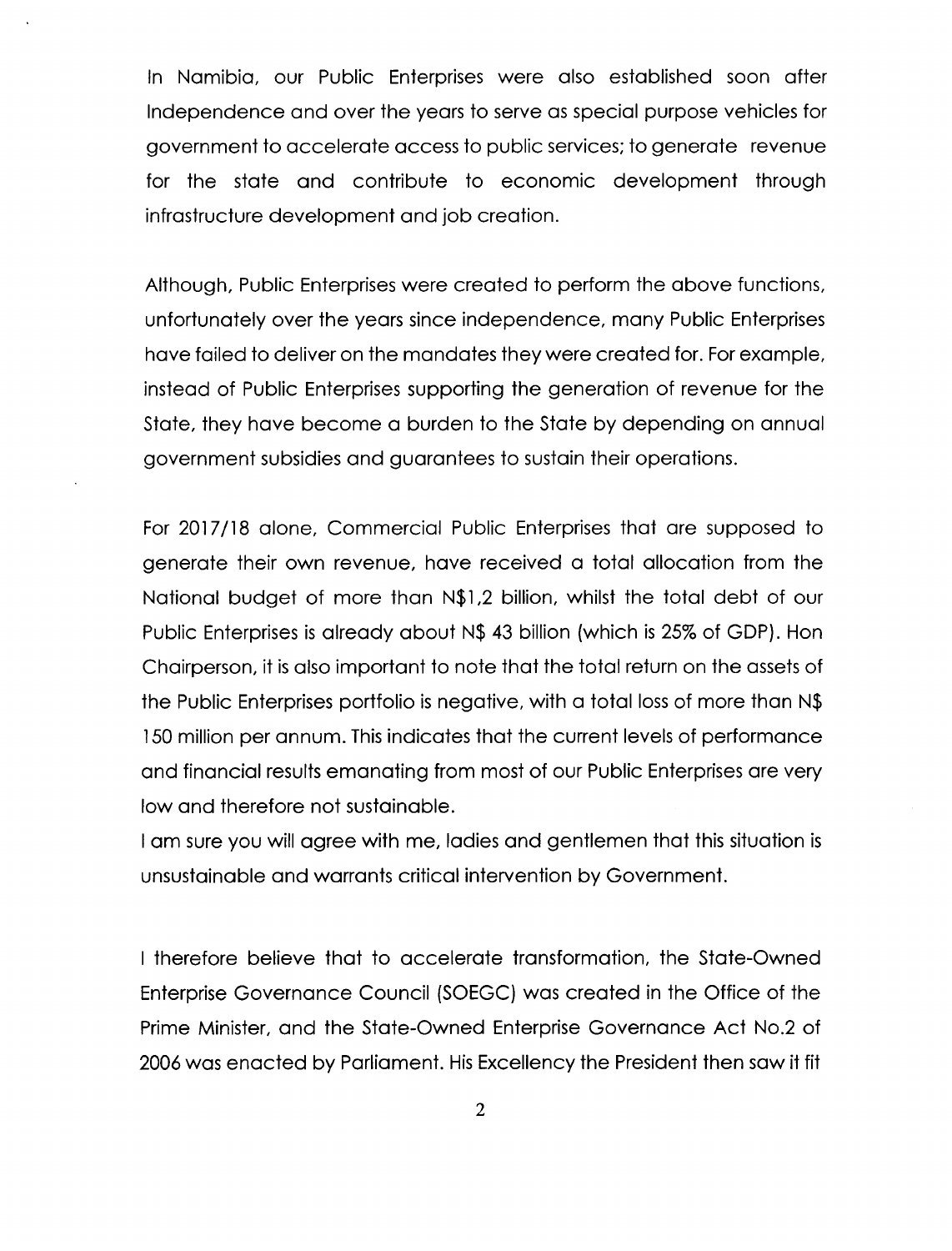to elevate Public Enterprises reform and created the Ministry of Public Enterprisesin 2015with a specific mandate to ensure that Public Enterprises are transformed to play a meaningful role in the country's developmental agenda.

Hon Chairperson, the functions of the Ministry of Public Enterprises in summary are as follows:

- To establish generally accepted common principles of corporate governance and good practice governing State-owned enterprises;
- To develop common policy frameworks for the operations of public enterprises, including policies on issues relating to human resources, assets and finance:
- To provide directives on governance and performance agreements to be entered into between the portfolio Minister and the Board.
- Ioprovide directives on performance agreements to be entered into between the board of the **PE** and its Chief Executive Officer and other Senior management staff.
- Review business plans, annual financial statements and annual budgets.
- Responsible for the Board of Directors recruitment and appointment guidelines.
- Responsible for the restructuring of Public Enterprises.
- Create and Monitor frameworks for policies and procedures development on human resources, assets and financing for Public Enterprises.

Since 2006 we have attempted to govern our Public Enterprises under a flawed dual-governance model. Based on comparative studies, analyses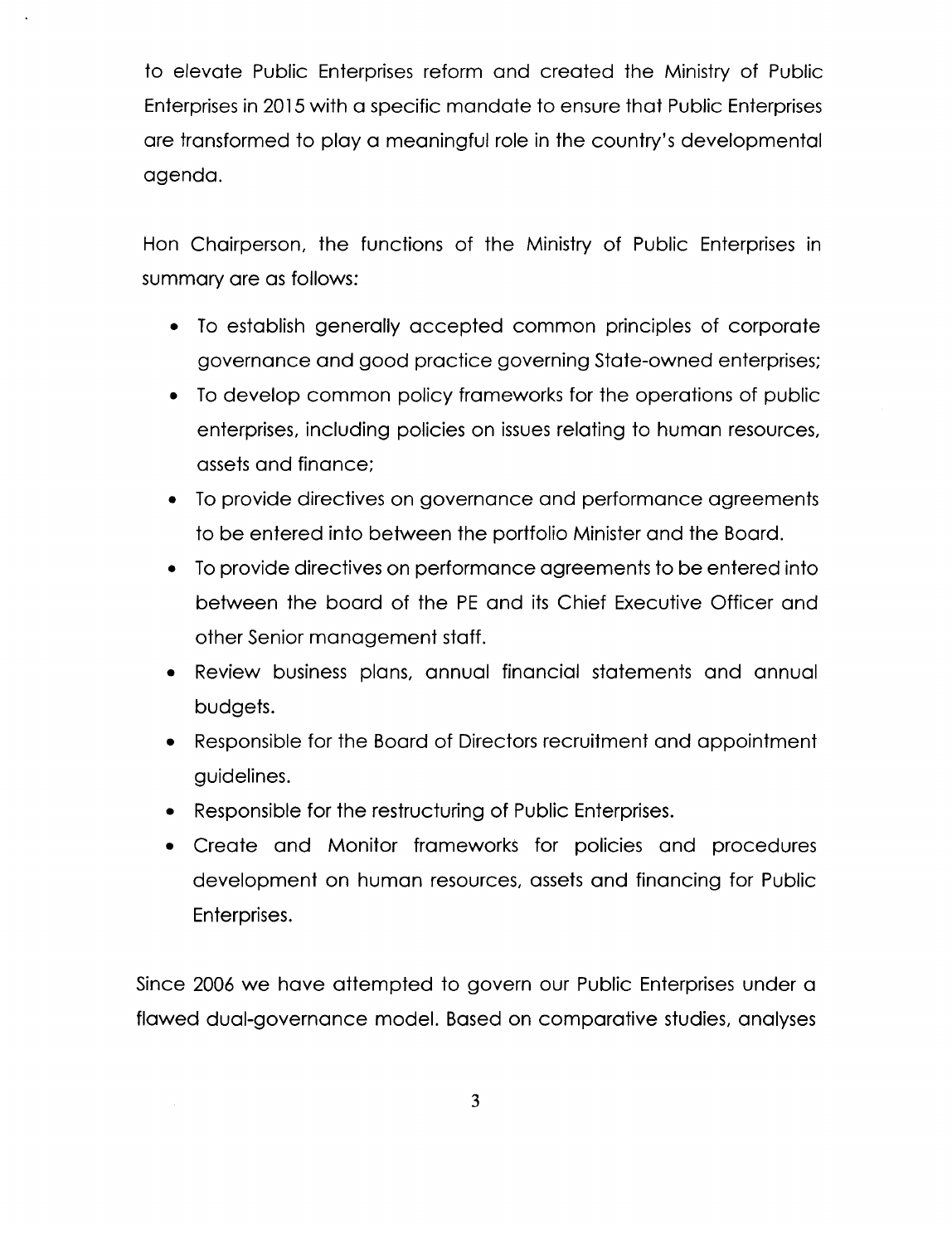and benchmarking the MPE concluded that the dual governance model for Public Enterprises was unsustainable, inadequate and cumbersome.

As a result, our Ministry developed a new governance model, called the "Hybrid Governance Model" which was approved by Cabinet in July 2016. This new model is now being transformed into a legal framework and once Parliament approves the amendment, all commercial Public Enterprises will be transferred to the Ministry of Public Enterprises and non-commercial Public Enterprises will remain with their line Ministries. This governance model supported by the improved legislative environment will enable us to pursue a well-crafted process to transform our Public Enterprises.

May I now move, Hon. Chairperson, that this August House considers the total budget allocation, to the Ministry of Public Enterprises, for the financial year 2018/2019, which amounts to; **N\$42,280,000. (Forty-Two Million Two Hundred and Eighty Thousand Namibian Dollars). This represent a 19, 37** % **reduction compared to the 2017/18 revised budget.**

### **Honourable Chairperson**

The activities of the Ministry of Public Enterprises are grouped under two main Programmes; namely:

- Legal, Economic and Financial Advisory Services; and
- Policy Coordination and Support Services.

#### **Programme 1: Legal, Economic and Financial Advisory Services**

An amount of **N\$8,528,000** (Eight Million Five hundred and Twenty-Eight Thousand Namibian Dollars) has been allocated to this Programme.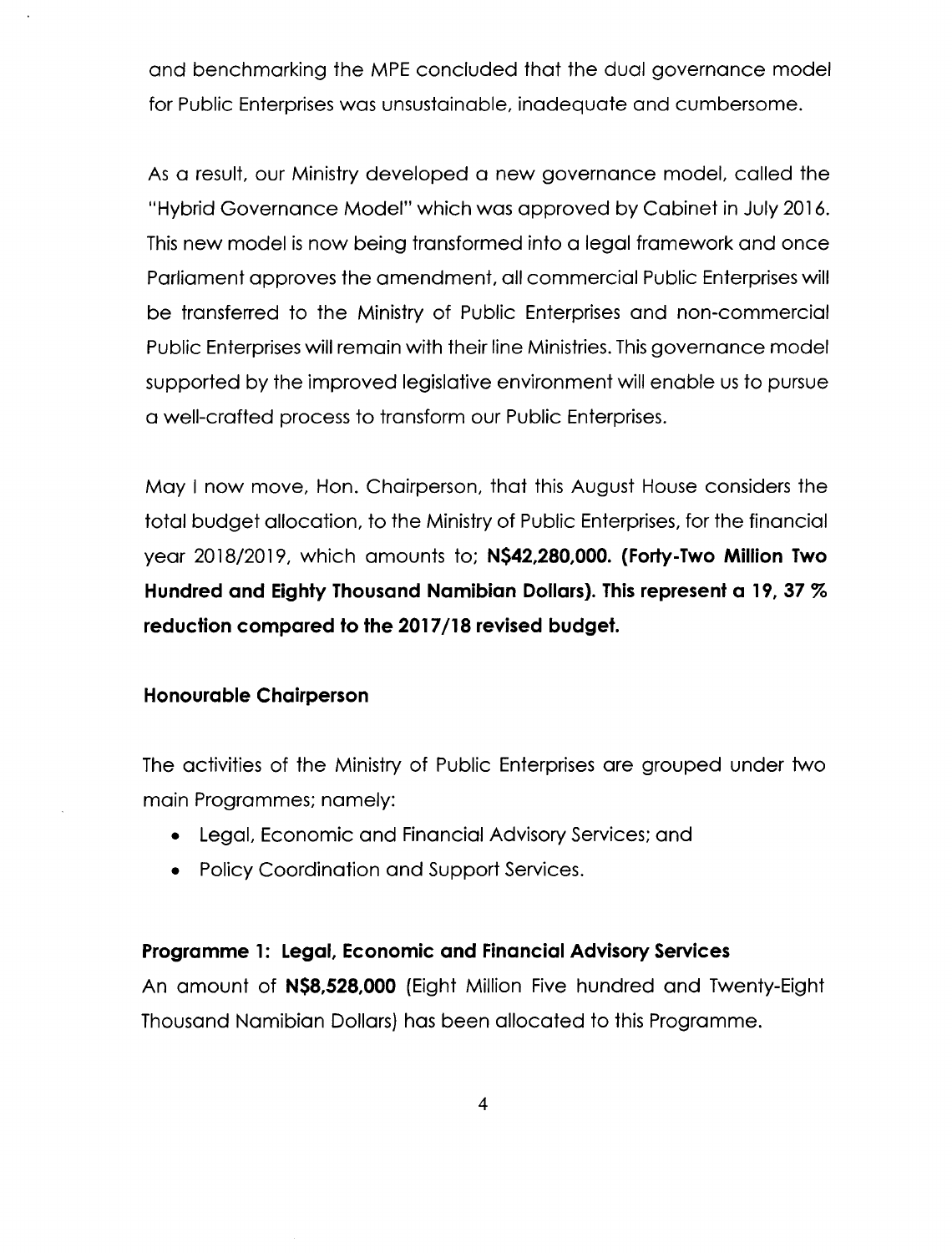## **The main activities to be carried out under this programme are as follows:**

- Finalization of the Consolidated PEGA amendments with the Ministry of Justice and the office of the Attorney-General.
- Drafting of the PEGA Repeal Act
- Development of the Public Enterprises Performance, Monitoring and Evaluation Framework
- Development of the Financial Performance Analysis Public Enterprises.
- Development of the Board E-recruitment system and board nomination guidelines
- Implementation of the Business Process Re-engineering processes
- Analyzing of Public Enterprises Business, Financial and Annual Performance Reports

## **Programme 2: Policy Coordination and Support Services**

An amount of **N\$33,752,000** (Thirty-Three Million Seven Hundred and Fifty-Two Thousand Namibian Dollars) has been allocated to this programme. This programme consists of two (2) main components, namely: Policy Supervision and Coordination, as well as, Support Services.

Under this programme, my Ministrywill carry out the following activities:

- Development of the ownership policy
- Development of the Public Enterprises Transformation Strategy
- Development of a compliance rating framework
- Development of Public Enterprises Classification and Remuneration **Framework**
- Development and implementation of the Board Performance Evaluation framework
- Facilitation of strategic Public Enterprises Reform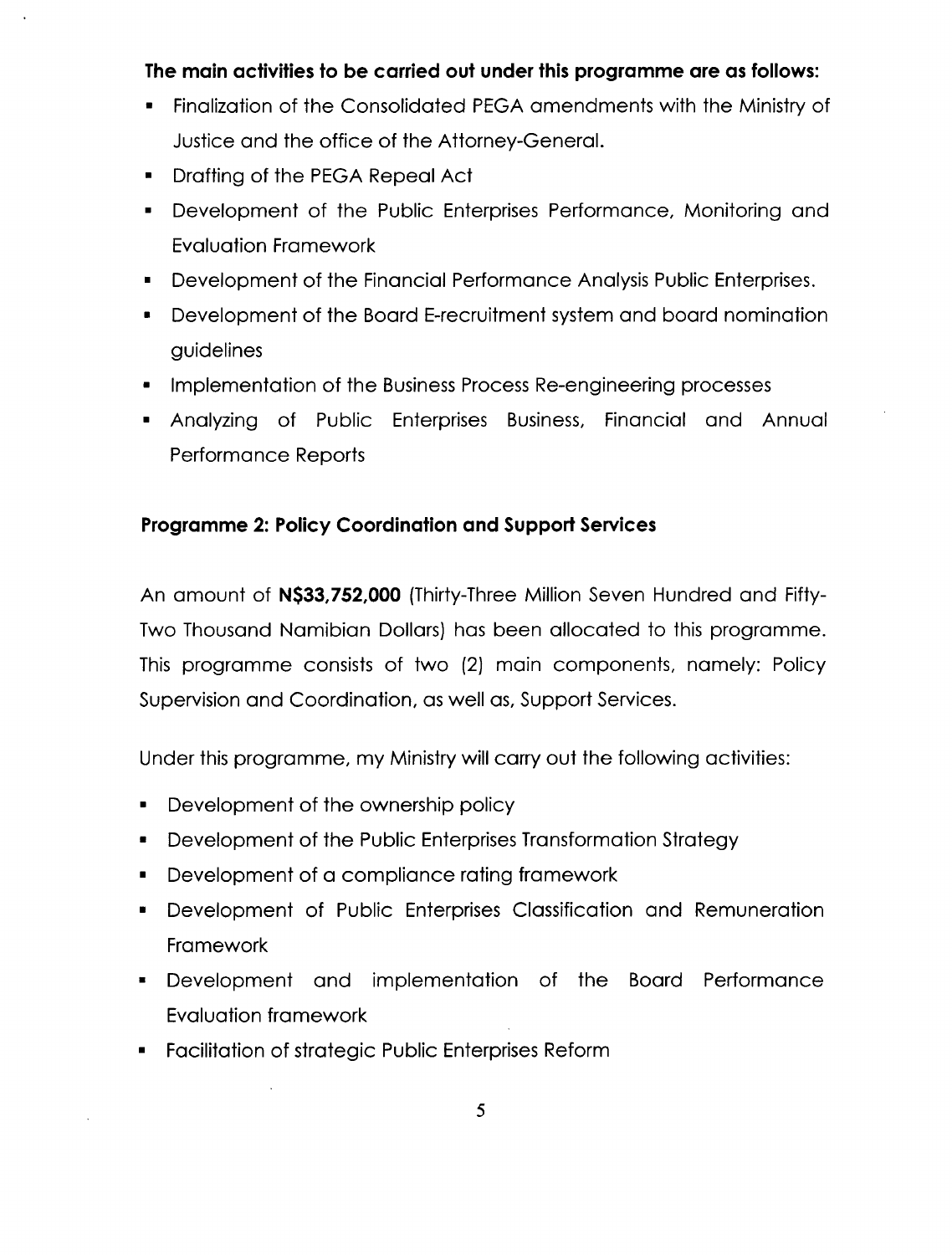#### **Honourable Chairperson**

The mandate of the MPE is to "position Namibia's key Public Enterprises to play their meaningful role in the country's development agenda and to ensure that public enterprises are well managed in order to reduce the financial burden on the state".

However, the biggest challenge currently facing the MPE is the legal environment, which is still in essence the same as that under which the SOE Governance Council operated. The Act in its current form merely provide the MPEwith an oversight mandate and is therefore not sufficient to deal with the transformation of the Public Enterprises landscape. Hence the urgency to amend the Act and to give legitimacy to the Hybrid Governance Model, which was approved by Cabinet in July 2016.

I am however delighted, Honourable Speaker, to inform you that a number of milestones have already been reached:

- **• PEGA amendment bill tabled to Cabinet and CCl:** The draft PEGA amendment bill was tabled and approved in principle by the decision making Cabinet in October 2017. The Bill was also tabled and discussed at Cabinet Committee on Legislation;
- **• Customer service charter implementation:** The MinistryCustomer Service Charter was finalised, disseminated and uploaded on the Ministerial website (www.mpe.gov.na/);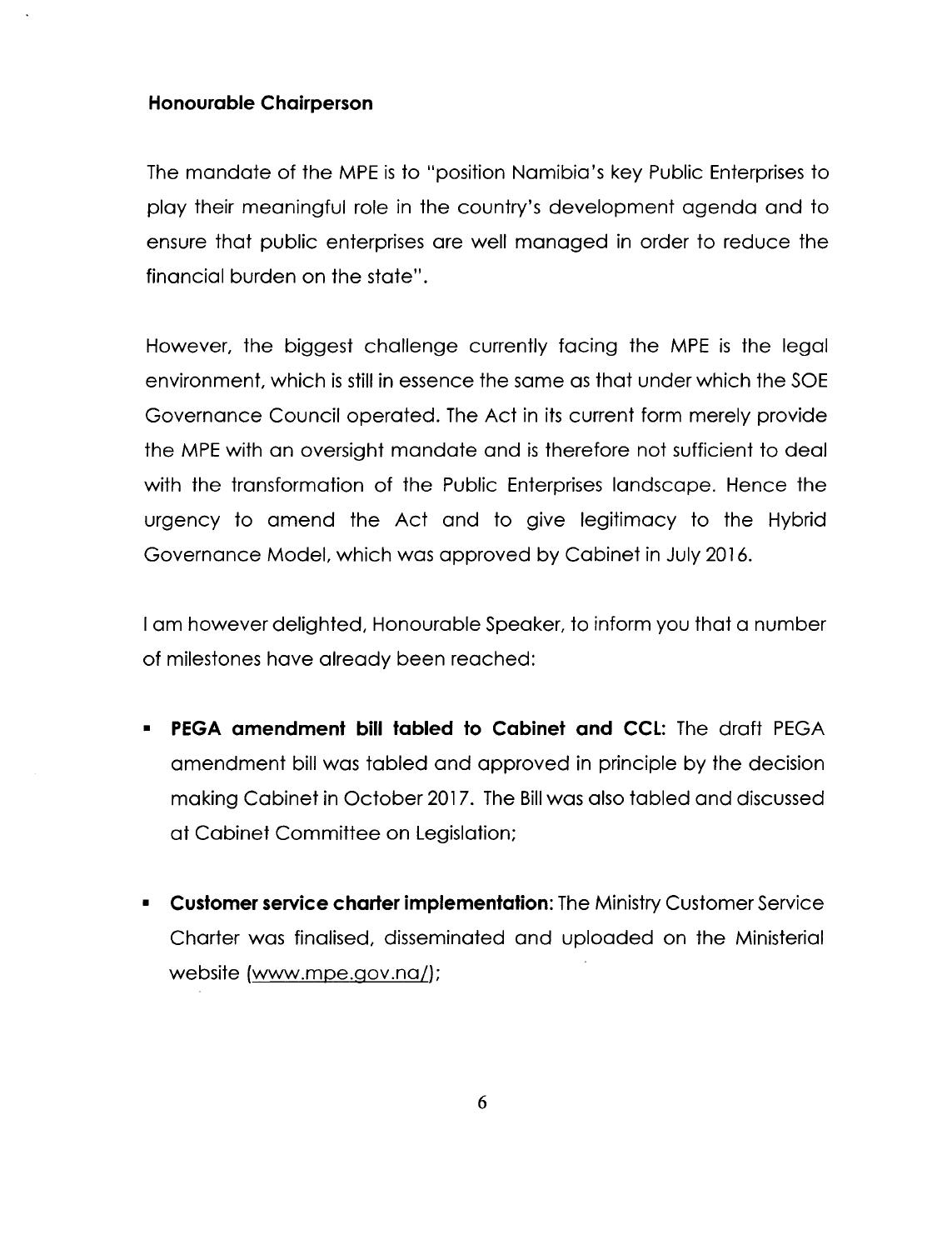- **• Re-engineering of key process:** Five (5) key processeswithin the Ministry has being reviewed and re-engineered;
- **• The Public Enterprise Compliance Reporting and Performance tool:** One of the Ministry's mandates is to monitor the performance of Public Enterprises.To perform this function, an electronic tool was developed to strengthen the compliance reporting and performance of Public Enterprises. The Ministry will continue to monitor and evaluate the performance of these Public Enterprises after which remedial actions will be implemented and failure to comply will result in taking action on nonperforming Public Enterprises;
- **• Public Enterprises Portfolio database:** One of the challenges facing the Ministry is reliable data on the total Public Enterprises portfolios since their establishment as this information was found to be extremely inaccurate. To address this problem, the Ministry developed a fully-fledged database for Public Enterprises. This is a continuous process which the Ministry has started and will continue to collect information and update the database to ensure that real-time accurate information is always available.
- **• Board members database:** The Ministry developed a database for potential Board members. Thiswill be translated into an e-recruitment database, that will be utilized to provide information and advertise vacant Board of Directors' positions. I'm happy to announce that our database currently consists of more than 600 individuals and it keeps growing continuously.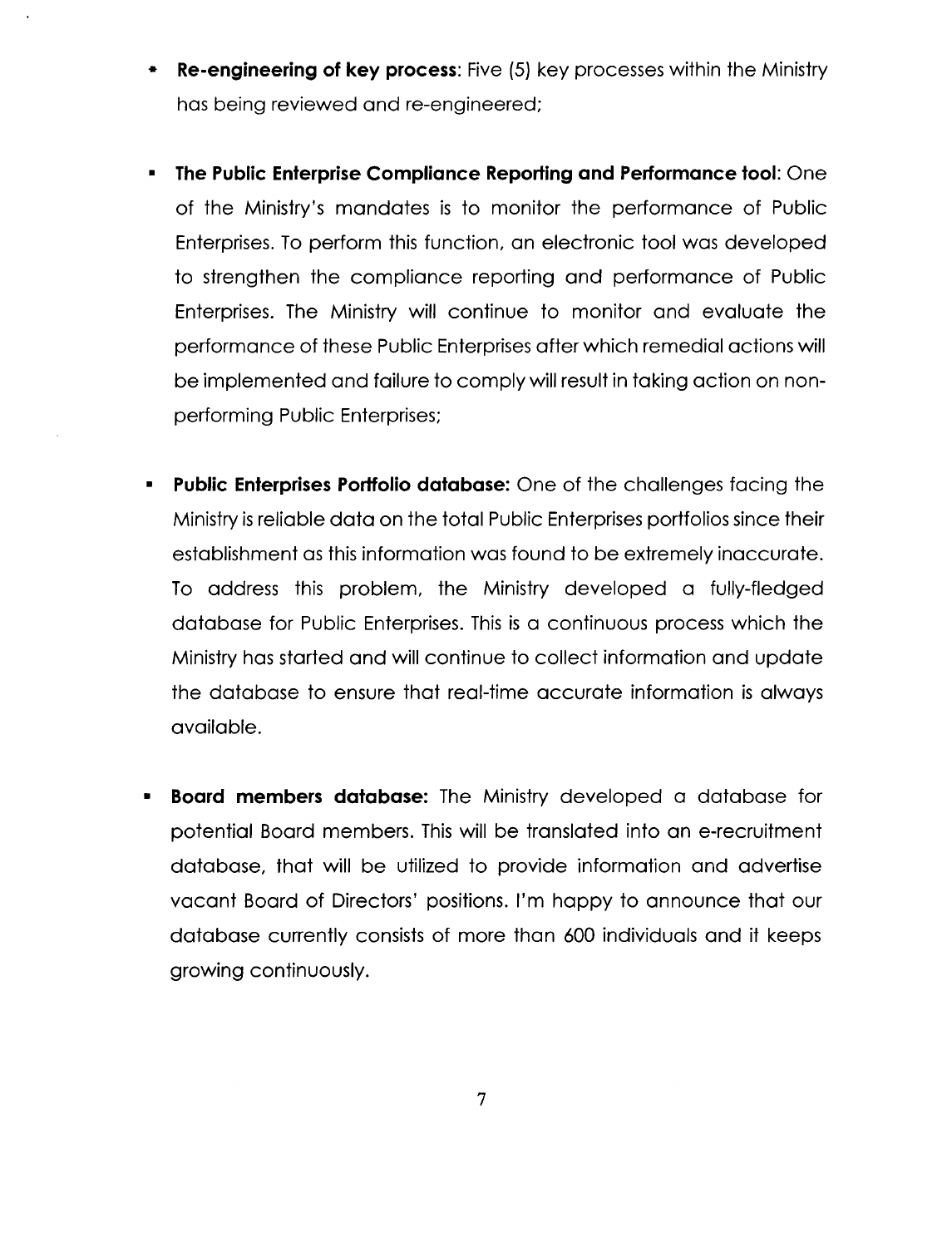- **• Public enterprises reform:** The Ministry supported the development of TransNamib, NWR, Air Namibia and NAMDIA's Integrated Strategic Business Plan (ISBP), in addition MPE also provided technical guidance to the restructuring of the RCC.
	- During the course of this year the Ministrywill focus on the following areas:
	- The **Namibian Public Enterprises Transformation** strategy and our **Ownership Policy** will be finalized and presented to Cabinet for approval to map the transformation strategy.
	- **• Public Enterprises Performance and Remuneration:** The Performance framework for Public Enterprises performance and an integrated performance system will be developed. All Public Enterpriseswill be required to have fully functional Performance Management Systems and remuneration will be incentivized. This is a simple but fundamental requirement to cultivate a performance culture within the Public Enterprises.
	- **• Board Appointments and performance:** We have finalized our new Board recruitment guidelines which will be presented to Cabinet soon. These guidelines will introduce a new thorough recruitment process to ensure that the best possible Board members are identified in a transparent process. Our current manual database consisting of around 600 potential Board members will be transferred to an electronic format. In cases where appropriate skills cannot be sourced from our database, advertisements will be placed to provide further opportunity for professional Board members to apply. One of the factors we will have to pay particular emphasis to is to ensure that sector specific skilled Board members are appointed to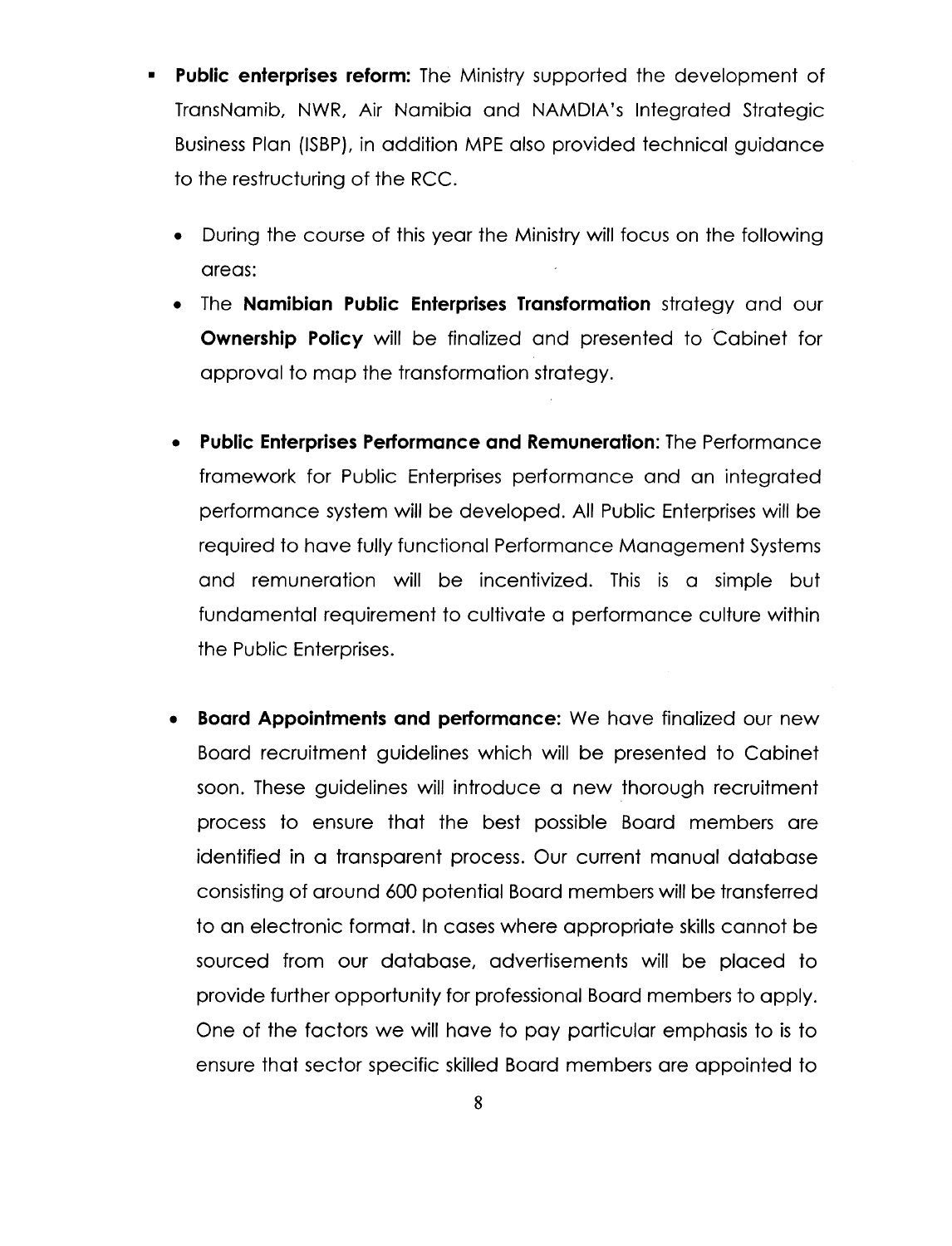ensure that a skills balance between the Board and the Executive is maintained. Board self-evaluation guidelines will be developed and implemented for all boards and annual evaluations will be conducted in most cases. The quality of our Board inductions will also be evaluated and improved to ensure that Boards are duly equipped to perform their tasks.

- **• CEO recruitments:** CEO recruitment guidelines will be issued within the first quarter of 2018. The absence of robust succession plans is cause for concern and we will request that succession plans/policies are developed to ensure that these are in place.
- **• Board fiduciary duties:** The Ministrywill look at ways to enforce the legal framework to ensure that boards are held accountable for financial losses if due diligence was not applied. We will also be utilizing the provisions of the Companies Act in cases where Public Enterprises are registered under this law. The accountability of Board members, both individually and collectively, will enjoy particular attention. In cases where recklesstrading or grossnegligence can be determined, Board members will be held personally liable with associated unpleasant consequences. Boards must have active Audit and Risk committees and risk mitigation and strategies should constantly be evaluated and modified.
- **Public Enterprises Funding:** Some Public Enterprises will be unable to borrow their way out of their financial difficulties, at a time where the ability of the Shareholder to fund "bail-outs" isconstrained, and there is therefore urgent need for consultative processes to review the funding and business models of these distressed Public Enterprises.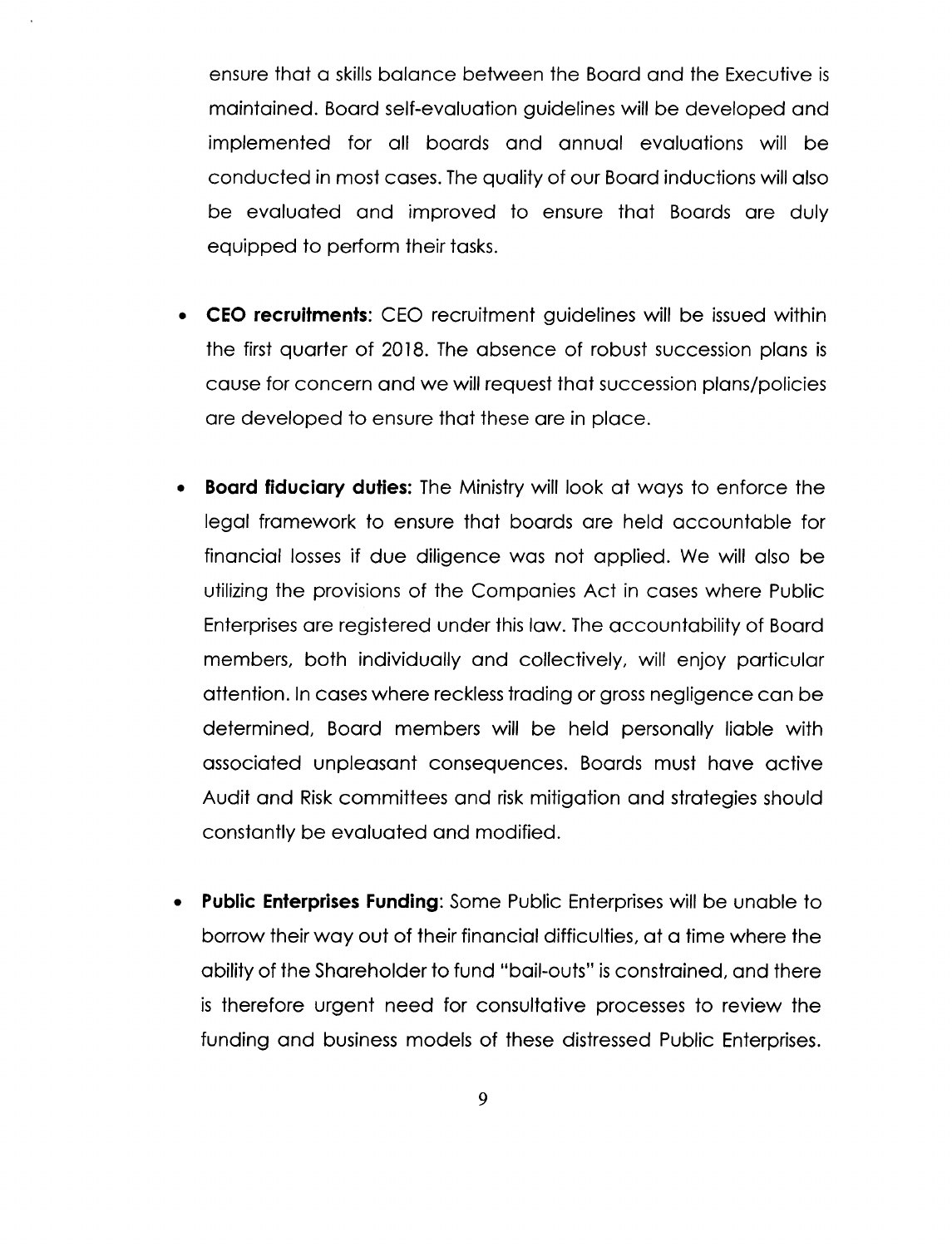Business Plans will be thoroughly evaluated and we will not allow for "unbankable" business plans to be approved.

**• Corruption in Public Enterprises:** We will tighten up on the efforts to curb corruption by conducting more Special Investigations in instances where malpractice is suspected and if corruption is exposed, the investigation reports will be handed over to the ACC for further processing and eventual prosecution if warranted. Please take note that there should not be an assumption that all our Special Investigations are aimed to target corruption. These investigations take multiple forms and are also intended to identify corporate governance failures, flawed policies, structural constraints etc. and to then propose suitable remedial actions.

# **Honorable Chairperson, Honourable Members**

As I conclude, I wish to thank the Honorable Members of this August house for their support and interest in the mandate given to our Ministry. I particularly would like to thank His Excellency the President, The Vice President, The Right Honorable Prime Minister, The Deputy Prime Minister and my dear colleagues in the Executive, for their patience and support. I equally want to thank my former Deputy Minister, Honorable Nawatiseb, my new Deputy Minister, Honorable Nekundi, the Acting Permanent Secretary, Deputy Permanent Secretary and all staff of the MPE for their hard work and dedication. The process to transform the Namibian Public Enterpriseswill be complicated and even unpleasant at times but we are led by our conviction that every proposal we make and every decision we